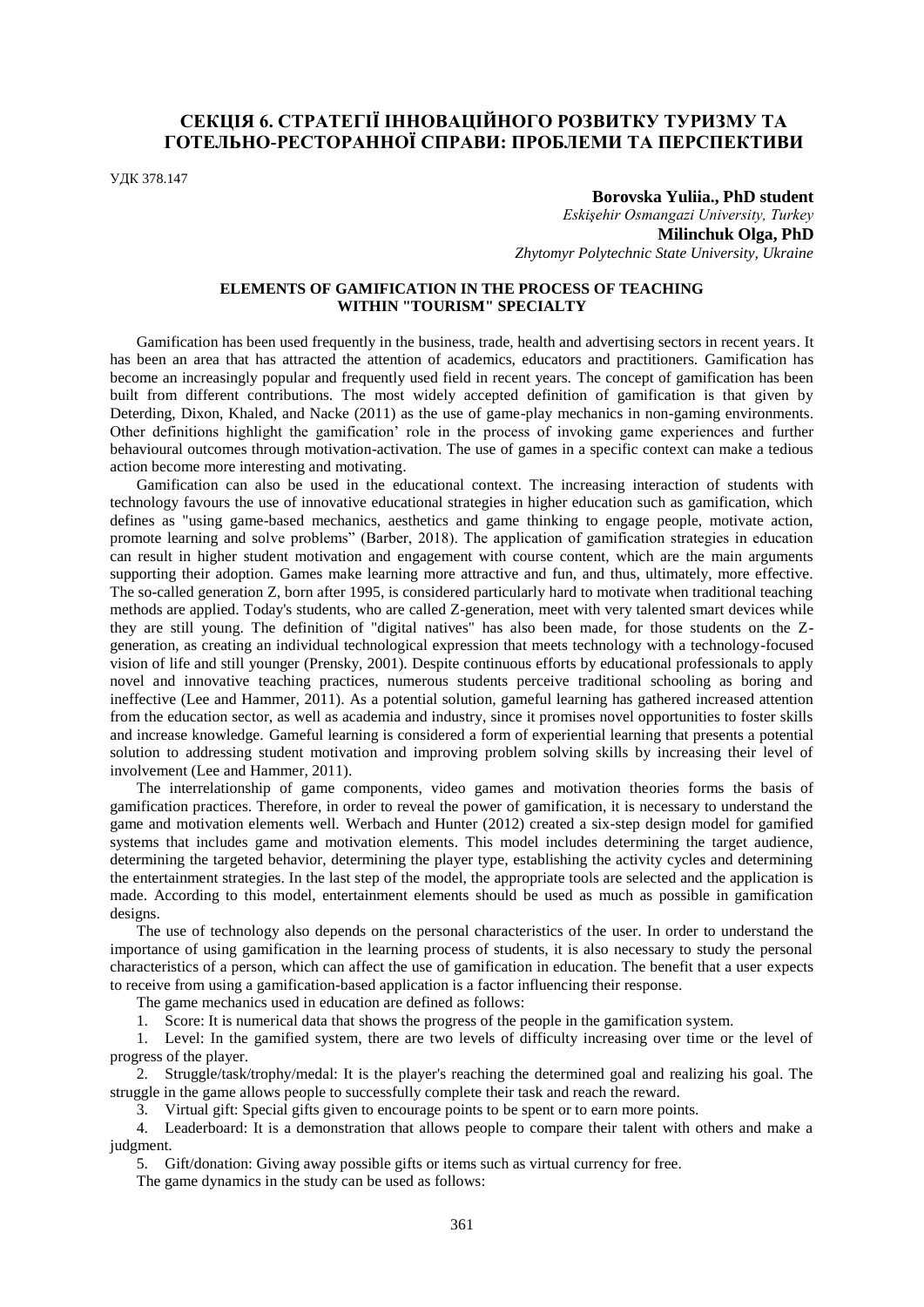1. Reward: The tangible benefits earned by the player due to their success in the game.

2. Status: These are the notifications that allow people to get to know each other, provide prestige, attract attention and respect others in the game.

- 3. Success: Overcoming difficulties by focusing on working towards goals and winning.
- 4. Self-expression: Opportunities for players to express themselves and express their originality.
- 5. Competition: These are the efforts to create a sense of both winning and losing.
- 6. Dedication: Gifts received from other players to attract and encourage the player.

At present, there is still the problem of Covid-19 on the one hand, and a complete military invasion of the territory of Ukraine, which also affects the psychological state and motivation of students. So the role of gamification in tourism higher education in the context of Covid-19 pandemic disruptions and war in Ukraine in conventional teaching and learning practices is big as vocational courses like tourism often demand interactive, experiential platforms to deliver theoretical understandings conveniently.

Below are several possible options for introducing gamification elements into the process of teaching tourism students.

**Socrative** is a vital tool which gives an instant feedback as a part of the educational process. Stimulating higher learning by tracking the real-time understanding of your students. Socrative turn every lecture into a twoway exchange with the app that gives immediate insights about teaching. Quizzes, surveys, team activities, and content from educators around the world are included. Best of all, the Socrative app is free for all students to use. So, socrative is an effective method that can be used to observe and evaluate learning process while carrying fun and engaging interactions for students.

**Kahoot** is a popular learning platform for quizzes, survey, and educational games. This application is created specifically for educational projects. With it, you can create a test, survey, educational game or arrange a marathon of knowledge. The application works both in the desktop version and on smartphones. The application is quite easy to use for both students and teachers. The application has a large number of advantages: the ability to create tests in the format of game mechanics, serious game mechanics in each version of the test or quiz, a variety of tests, an interactive mode when students see in real time how the game goes and who wins what in turn increases motivation.

**Mentimeter** is an online service for creating interactive presentations. With it, it is possible to conduct a survey, voting, a quiz in real time. The service can be used in the classroom, during the presentations of educational material for interactive interaction with the audience. In order to take part in the survey, participants should scan the QR code placed in the presentation to enter answer, in turn, the results appear on the screen in real time in an interactive way, which can help to attract the attention of students even more. Thus, it is possible to once again increase the motivation of students.

**Classcraft** has been developed with inspiration from role-play games, which are expressed as level and character development in the game. The main purpose of Classcraft is to make the lesson interesting and encourage collaboration among students. Classcraft is a system that motivates students to participate in class by using the gaming experience between students and teachers. Classcraft has a design enriched with game elements to motivate students to the lesson. The richness of the elements used in the design provides convenience to the trainers.

As a conclusion, the main issues with online classes are the lack of motivation, social isolation, diminished student engagement, distractions, less participation and attention and incompetent learning experience. Educational technologies such as gamification can significantly address all these issues if the course content/delivery will be designed creatively. That is why all these benefits can only be achieved with the perfect combination of learning content and gamification elements. This largely depends on the skills and experience of the teacher, as well as his desire to improve the quality of student learning.

#### **References:**

1. Barber C. S. (2018). 3D game lab: Rezzly heroic learning. The Academy of Management Learning and Education, 17(1), 114–117. URL: https://doi-org.bibproxy.ulpgc.es/10.5465/amle.2017.0419.

2. Deterding S., Dixon D., Khaled R., & Nacke L. (2011). From game design elements to gamefulness: Defining gamification. In Proceedings of the 15th international academic MindTrek conference: Envisioning future media environments, pp. 9–15.

3. Lee J. J., Hammer J. (2011). Gamification in education: What, how, why bother. Academic Exchange Quarterly, 15(2), P. 146–151.

4. Prensky M. (2001). Digital natives, digital immigrants. Part 1. On the horizon, 9(5), P. 1-6.

5. Werbach K., Hunter D. (2012). For the Win: How Game Thinking Can Revolutionize Your Business. Pennsylvania: Wharton Digital Press.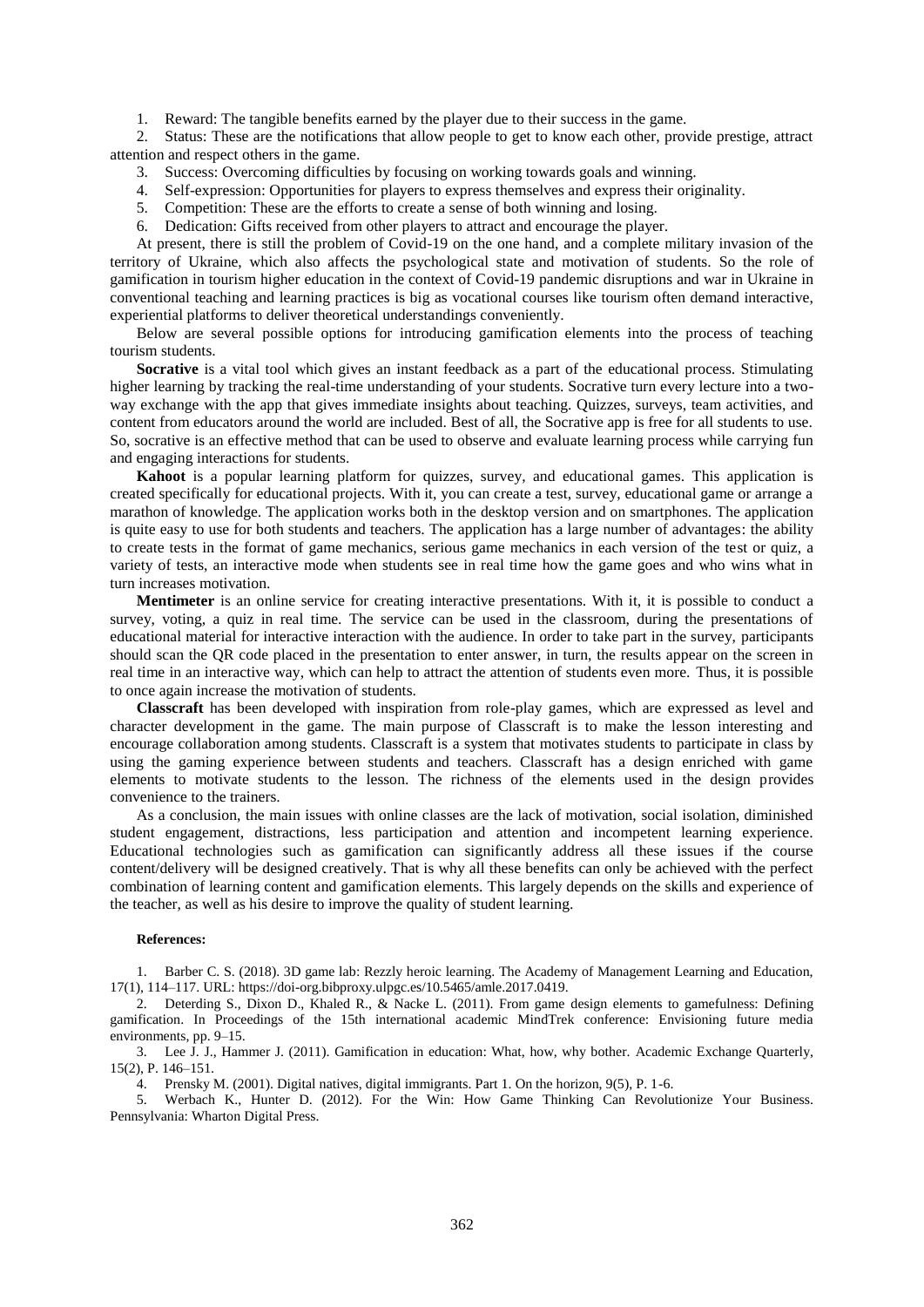# **Беленюк А.П., студентка гр. ГРС-2. ФБСО Науковий керівник: Ярмолюк Д.І., викладач кафедри туризму та готельно-ресторанної справи**

*Державний університет «Житомирська політехніка»*

#### **ЯКІСТЬ ЯК СКЛАДОВА УСПІХУ ГОТЕЛЬНИХ ЗАКЛАДІВ**

Готельний бізнес є складовою туристичної галузі нашої держави. В даний час однією з найбільших проблем українських готелів є створення якісного обслуговування, що впливає на розвиток готелю і дозволяє надання конкурентоспроможних послуг. Саме питання якості відіграє найважливішу роль в наданні готельних послуг. Під якістю розуміють властивості й характерні риси готельних продуктів, що викликають почуття задоволеності в споживача, або відсутність недоліків, що підсилює стан задоволеності туриста.

Отже, якість – це сукупність властивостей певної продукції, що має на меті задовольнити потреби відповідно її призначенню. Якість послуг в готельній сфері має повністю відповідати встановленим стандартам. Перед кожним закладом готельного господарства стоїть завдання підтримки якості обслуговування на належному високому рівні, своєчасного усунення недоліків та розробки стратегії для покращення обслуговування.

Для того, щоб клієнт мав бажання скористатись послугами закладу повторно потрібно пам'ятати, що лише перший раз гостя можна залучити гарною рекламою, чудовим інтер'єром, а от вдруге гість повернеться лише у випадку професійної роботи персоналу і високої якості обслуговування, яке він отримав раніше.

Кожен готель повинен не просто виявити внутрішні фактори, що впливають на якість послуг, але і вивчити всі найчастіші бажання та потреби клієнтів – це можна назвати ефективним управлінням якістю обслуговування. Якість послуг неможливо перевірити попередньо, тому що її надання та споживання відбуваються одночасно. На якісне обслуговування в закладах готельного господарства впливають такі фактори: 1. Компетентність, професіоналізм обслуговуючого персоналу; 2. Співвідношення попиту і пропозиції, матеріально-технічне забезпечення, економічні нормативи, стимулювання; 3. Управління якістю обслуговування, що включає в себе розробку та впровадження стандартів якості, контроль, навчання та вдосконалення персоналу.

Якість, як основна стратегічна мета будь-якого закладу готельного бізнесу призначається вищим керівництвом. При цьому встановлюються конкретні задачі і відповідно виділяються кошти для їх вирішення. Формування стратегії управління якістю в індустрії готельного бізнесу ґрунтується на стандартизації. Стандартизація – це процес підтвердження відповідності об'єкта стандартизації вимогам стандарту.

Останнім часом готелі почали користуватись стратегією підвищення рівня якості обслуговування, яка передбачає:

- забезпечення якості розуміється не як технічна функція, реалізована підрозділом, а як систематичний процес, пронизуючий всю організаційну структуру закладу;

- новому поняттю якості повинна відповідати певна організаційна структура підприємства;

- питання якості актуальні не тільки в рамках виробничого циклу, а й у процесі розробок, маркетингу і обслуговування;

- якість повинна бути орієнтованою на задоволення вимог споживача, а не виробника;

- підвищення якості вимагає застосування нової технології надання послуг, починаючи з автоматизації проектування і закінчуючи автоматизованими вимірюваннями в процесі контролю якості;

- всеосяжне підвищення якості досягається тільки зацікавленою участю всіх працівників – від виконавця до керівника фірми

Все це здійснено тільки тоді, коли діє чітко організована система управління якістю, направлена на інтереси споживачів, що зачіпає всі підрозділи і прийнятна для всього персоналу.

Не може існувати такого поняття, як постійний рівень якості, оскільки вимоги до якості визначає споживач. Якість – це змінна ціль, тобто вона має здатність зростати і для її поліпшення потрібно докласти багато зусиль. То ж потрібно розуміти, що вкладання капіталу в якість призводить врешті-решт до збільшення доходів внаслідок запобігання недолікам в обслуговуванні і підвищення рівня ефективності діяльності готелю в цілому.

Без якісного обслуговування готель не здатний досягти своїх головних цілей. Варто зазначитии, що якість обслуговування справляє найбільший вплив на життєздатність готелів. Успішна реалізація якісних послуг гостям є головним джерелом їхнього існування. Історія розвитку різних готельних корпорацій свідчить, що отримання прибутку є результатом якості.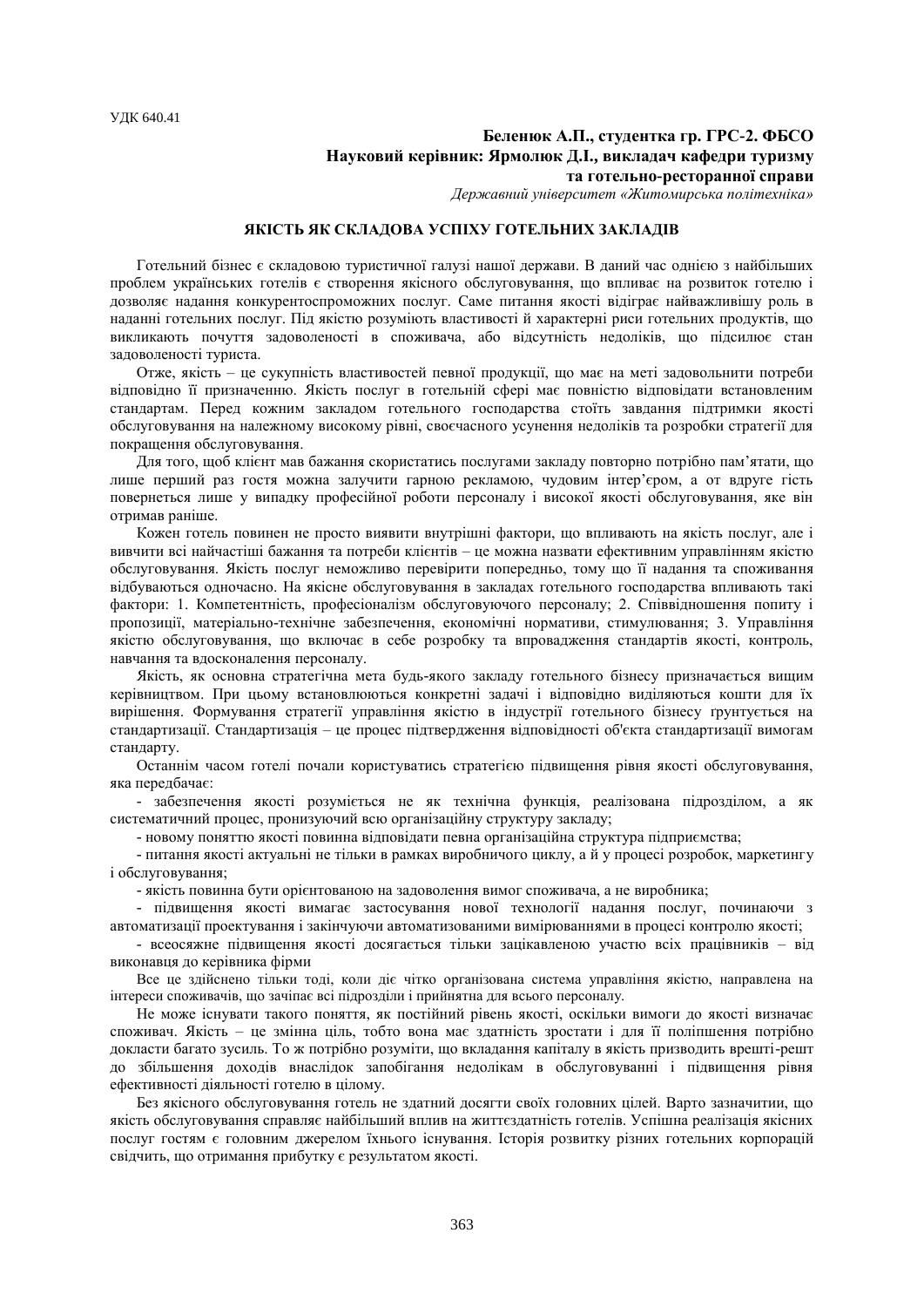## **Леонова Б. Б., студ. гр. ГРС-2, ФБСО Ярмолюк Д.І., викладач кафедри туризму та готельно-ресторанної справи** *Державний університет «Житомирська політехніка»*

# **ФУНКЦІОНУВАННЯ ЗАКЛАДІВ ІНДУСТРІЇ ГОСТИННОСТІ З УРАХУВАННЯМ ВПЛИВУ COVID-19**

Індустрія гостинності – це особлива самостійна галузь економіки, що складається з групи галузей і підприємств, функції яких полягають у задоволенні різноманітного попиту на різні види відпочинку і розваг. Індустрія гостинності складається з готелів та організацій, які випускають товари і надають послуги, що тісно пов'язані з готельним бізнесом: екскурсійні бюро; транспортні підприємства; підприємства з виробництва сувенірів; навчальні заклади готельно-господарського профілю; інформаційні та рекламні служби; науково-дослідні та проектні організації готельно-господарського профілю; готелі; підприємства харчування, зокрема ресторанного господарства; підприємства з виробництва готельно-господарських товарів тощо.

Стрімкий розвиток індустрії госптинності в останні десятиріччя зумовив його значний внесок у світову економіку, і до пандемії COVID-19 частка туризму у світовому ВВП становила близько 10 %.

Більшість туристичних компаній, готелів та інших закладів розміщення було закрито в пік кризи. Заклади ресторанного господарства також були закриті або працювали з певними обмеженнями. Після відновлення діяльності всі підприємства туристичного сектору, готелі, ресторани працюють з обмеженими можливостями.

Галузь готельного та ресторанного господарства постраждала. Після довгої та тяжкої кризи, деякі заклади так і не змогли запрацювати знову. Через деякий час введені жорсткі правила, хоч і не повністю, але змогли відновлювати роботу більшість закладів, виробництв. В Україні, так як і в інших країнах змогли переступити через пандемію, через усі труднощі, негаразди та страх, змогли відновити роботу певної частини закладів готельного та ресторанного господарств. Урядами країн світу та України були вжиті заходи щодо подолання кризи, у тому числі в туристичному секторі.

Зважаючи на те, що в Україні в'їзний туризм розвинений дуже слабо, а частка міжнародного туристичного складника в економіці незначна, були прогнози стосовно того, що наслідки пандемії для України будуть менш болісними порівняно з іншими європейськими країнами. Оптимістичні прогнози стосовно розвитку внутрішнього туризму та відновлення туристичного сектору поки що не справдилися. Після введення карантинних заходів, близько 40 % готелів в Україні закрилися, інші працювали у дуже обмеженому режимі. Заклади, які працювали (7–8 тис об'єктів), утратили від 60 % до 90 % доходу. Лідерами внутрішнього туризму у цьому році, як і в попередні роки, є Київська, Львівська та Одеська області.

Готельна галузь, яка також опинилася у скрутному становищі через карантинні заходи, змушена була відреагувати на зміни та ввести корективи у внутрішню та зовнішню політику. Це скорочення працівників і оптимізація штату, скорочення виплат на премії, надання відпусток за свій рахунок, скорочення додаткових витрат, у тому числі на капітальні ремонти, скорочення виплат на маркетинг.

Були вжиті заходи та запроваджені програми щодо охорони здоров'я і безпеки гостей та працівників, уведено протоколи з попередження ризику ураження вірусом. Готелі запроваджують інноваційні технології та послуги, які дають їм змогу адаптуватися до нових умов. Діджиталізація всіх секторів гостинності набуває особливого значення і відбувається стрімкими темпами.

Сектори індустрії гостинності, зокрема туристичний, готельний і ресторанний бізнес, індустрія розваг та транспорт, найбільше постраждали від пандемії COVID-19 та віни яка триває в Україні. Безробіття, банкрутство та закриття підприємств гостинності – загальна світова тенденція. Урядами країн уведено та продовжують вводитись програми підтримки економіки, у тому числі секторів гостинності. Індустрія гостинності не врахувала повною мірою еволюцію попиту потенційних туристів, не запропоновала конкурентоспроможні інноваційні туристичні та готельні продукти. Цей фактор у поєднанні з іншими чинниками, такими як безробіття, зниження купівельної спроможності та більш ощадливі витрати, невдалі стратегії ціноутворення, низький рівень сервісу в демократичних закладах, страх за себе та близьких людей, осуд подорожуючих у суспільстві, стримує розвиток внутрішнього туризму. Нові реалії потребують нових підходів та моделей бізнесу, використання найкращого світового досвіду, впровадження інноваційних технологій та послуг, які дадуть змогу адаптуватися до нових умов.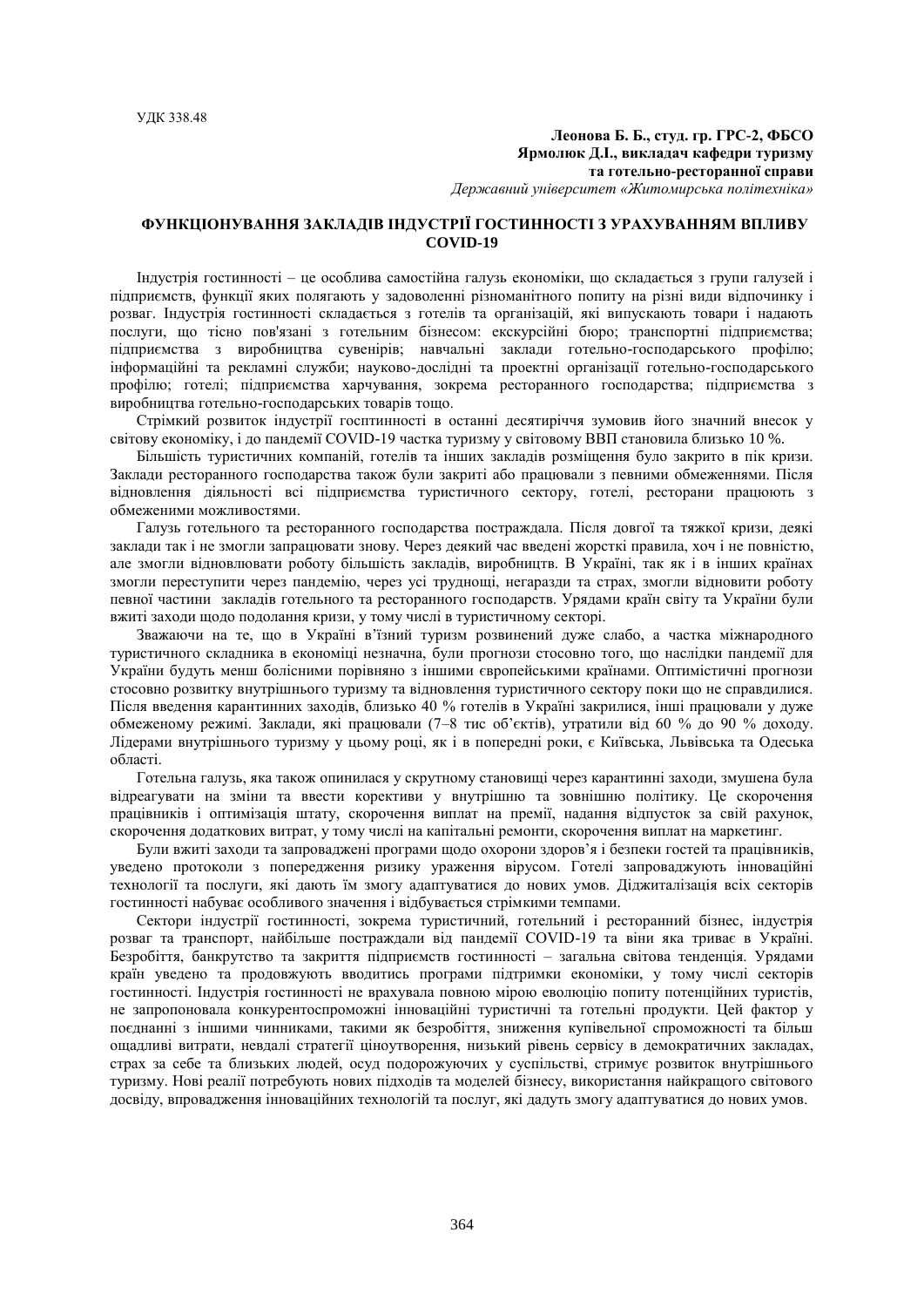# **Нагорна Ю.В., студентка Краєвська С.П., здобувач Піддубний В.А., професор, д.т.н.** *Київський національний торговельноекономічний університет, м. Київ*

# **СПОСІБ ПІДВИЩЕННЯ БІОЛОГІЧНОЇ ЦІННОСТІ ХЛІБОБУЛОЧНИХ ВИРОБІВ**

Раціон харчування за останні роки значною мірою став характеризуватися рафінованими та висококалорійними продуктами. Із-за малого вмісту рослинних білків, поліненасичених жирних кислот, харчових волокон та мінеральних речовин, харчова продукція стала бідною і відповідно змінила якість. Це в свою чергу спричинило порушення постачання організму людини поживними речовинами. Однозначно, харчова цінність хлібобулочних виробів займає особливе місце у харчуванні. Тому невід'ємною частиною нових розробок технологій хлібобулочних виробів підвищеної цінності, сьогодні набула популярності. В багатьох сьогоднішніх публікаціях для покращення харчової цінності хлібобулочних виробів використовують нетрадиційні джерела корисних харчових речовин. Особливо насіння олієвмісних культур: льон, коноплі, гарбуз та ін. Вважається, що нетрадиційним джерелом корисних харчових речовин є насіння льону. Розглядаючи історію технології удосконалення хлібулочних виробів на протязі декількох десятиліть, основний акцент рецептури ставився на поліпшення смакових якостей та зовнішнього вигляду, а останнім часом ми спостерігаємо значну увагу корисності продукту для здоров'я людини.

Відомо, що кінцевою метою приготування тіста із суміші компонентів є отримання його з найліпшими показниками якості, при цьому треба забезпечити ефективність технологічного процесу і досягнути заданої продуктивності. На системні змінні процесу і характеристики утвореного тіста може впливати кількісний і якісний склад інгредієнтів, специфіка дії конфігурації машини, режими трьох стадій замішування – температура, тривалість. Проблема коректного складання визначальних рівнянь і формулювання основних припущень є актуальною для розгляду процесу замішування, бо за своїми реологічними властивостями тісто належить до найменш вивчених і найскладніших систем, що суттєво впливають на життєдіяльність людського організму та стан здоров'я. Змінюючи вказані фактори, можна визначити раціональні умови проведення замішування для отримання різних видів тіста. Рецептура приготування тіста при певному раціональному додаванні фізіологічно-функціональних інгредієнтів і режимах процесу сприяє до поліпшення якості виробів і економії матеріальних ресурсів. Тому не дивно, що саме цьому питанню приділяється значна увага науковців при створенні нових технологій.

Вирішальними шляхами щодо регулювання структурно-механічних властивостей тіста, які спрямовано на утворення нової поліпшеної структури тіста та хліба, визнано фактори впливу. Перший шлях фактору впливу – застосування житньої густої закваски і борошна першого сорту 30:70 і пшеничного борошна вищого сорту з додаванням 10 % пророщеного зерна льону від маси пшеничного борошна. Другий шлях фактору впливу- застосування житньої густої закваски і борошна першого сорту 50:50 з додаванням 15 % пророщеного зерна льону від маси пшеничного борошна. Третій шлях фактору впливу- застосування житньої густої закваски і борошна першого сорту 50:50 з додаванням 20 % пророщеного зерна льону і пшеничного борошна вищого сорту з додаванням також 15 % від маси пшеничного борошна. Це дозволить суттєво поліпшити харчову та біологічну цінність, структуру хліба; розширити асортимент хлібобулочної продукції.

Сьогодні продукти переробки льону існують у рецептурах на базі пшеничного і житньо-пшеничного хліба, а пророщене насіння льону є ефективним для отримання нових наукових даних у пошуку структури хлібобулочних виробів. Для створення рецептури хлібобулочних виробів можна застосовувати широке коло продуктів переробки льону із сумішшю борошна. Тому при розробці рецептур хлібобулочних виробів, згідно розробленої методики проростання льону на наш погляд, вибрано вказані шляхи, що дозволяють використовувати пророщений льон у рецептурі зі збереженням високих органолептичних показників.

На підставі проведених експериментальних досліджень встановлено оптимальні режими змішування пшеничного борошна першого сорту з пророщеним насінням льону концентрацією 10-20 % у вертикальному дисковому змішувачі дискретної дії, а для ефективного змішування борошна у виробничих умовах необхідно виконувати наступні рекомендації: для добавки насіння льону згідно рецептури, необхідно перед використанням, його попередньо проростити у виробничих умовах і зберігати при температурі 2-6 <sup>0</sup>С; для приготування тіста з пророщеним насінням льону можна використовувати конструкцію змішувача періодичної дії з інтенсивним впливом на компоненти; дозатори компонентів борошна і вібродозатор для пророщеного насіння льону мають взаємодіяти синхронно під час дозування від початку та до кінця процесу.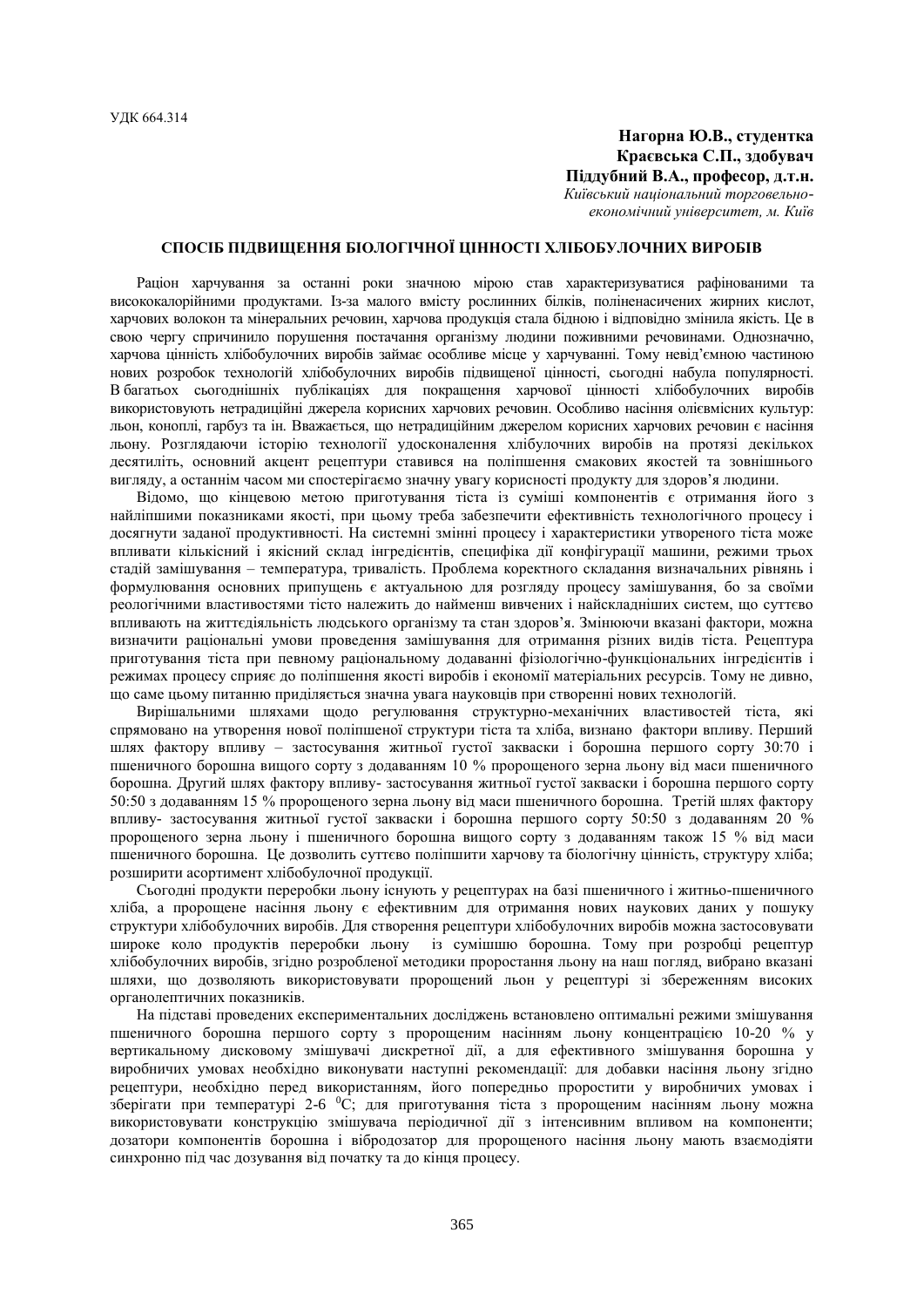#### **Павлюк В.М., ст. викл.**

*Державний університет «Житомирська політехніка»*

# **ТРЕНДИ РИНКУ ЗДОРОВОГО ХАРЧУВАННЯ**

На превеликий жаль, економіка України та світу зазнала величезних змін через пандемію коронавірусу, який ось уже декілька років лютує на планеті. Проте ще більще вона постраждала через війну в Україні, розв'язану росією. Більшість планів та сподівань щодо розвитку галузі ресторанного господарства було знищено звісткою про вторгнення агресора до нашої країни. Проте як би цинічно не звучав зараз вислів «Війна війною, а обід за розкладом», люди завжди матимуть потребу в харчуванні. Країна та люди потроху повертаються до звичного життя. І хоча в такий складний для усіх час не завжди є можливість споживати саме те, до чого ми звикли або чого б нам хотілось, проте тренд на здорове харчування не лише не зник, але й перестає бути просто захопленням, а підхід до вибору продуктів стає все більш усвідомленим.

Не важливо, мода це чи свідомий підхід, проте тепер усі ми стараємось ретельніше вивчити склад, звертаємо особливу увагу на функціональність продукту, дизайн та зручність упаковки. І, звісно ж, з цікавістю слідкуємо за світовими трендами, які все активніше закріплюються у нашому повсякденному житті. Отже, які ж тенденції ринку здорового харчування обіцяють зміцнити свої позиції найближчим часом?

Українцям дуже важливо, щоб продукт був здоровий, інгредієнти прості, зрозумілі та поживні. Проте вони не готові жертвувати смаком. Тобто одним із ключових пріоритетів, який українці очікують від продуктів та напоїв, – це те, щоб продукт був збалансованим як з точки зору корисності, так і з точки зору смаку.

Молоде покоління готове платити більше за органіку, усвідомлений вибір і "те, що не зашкодить". Споживачі потребують здорових альтернатив. Ми стали більше купувати органічних, вегетаріанських продуктів, продуктів без цукру, натуральних напоїв на рослинній основі.

Люди їдять менше м'яса, і рослинні позиції в меню продовжують розвиватися. Це яскраво, це легше для травлення; веган-їжа може насичувати. Різноманітні новинки в здоровому харчуванні зараз привабливі не тільки для веганів, але і для флексітаріанців, вегетаріанців і навіть прихильників всеїдної дієти. Люди рідше вибирають протокольну "дієту" і частіше схиляються до того, що підходить саме їх тілу.

У побуті з'явився термін "гіпер-локал" – підтримка місцевого продовольства стає не лише тенденцією, а й необхідністю через порушення зв'язків з постачальниками. Крім того, завжди свіжі, якісні та зрозумілі продукти харчування – запорука успіху будь-якого закладу харчування.

Все більше ресторанів вводить більше рослинних страв як позицію основного меню, поряд із птицею, сирами та рибою. Мова не тільки про овочі та зелень: у фокусі уваги – старі та нові злаки, десятки сортів бобових та коренеплодів. Рослинні страви – це одна з основних тенденцій ринку здорового харчування у найближчі роки.

Проте з'являється все більше нових видів готових та простих у виробництві протеїнів, які зробили справжню курку чи рибу справою минулого. Соковите та пікантне м'ясо на рослинній основі стало найпопулярнішим продуктом 2019 року, і вже увійшло в меню мережевих ресторанів та сімейних кафе. Наприклад, можна скуштувати шматочки курки на 100% рослинній основі, а також курячі нагетси, смужки і котлети з веганським білком. Ці продукти прості у використанні та призначені для того, щоб стати альтернативою для тих, хто хоче відмовитися від звичайного м'яса.

Очікується подальший розвиток веганських рибних продуктів. У деяких брендів вже є в асортименті рослинний тунець та інші подібні продукти. Ці альтернативні морепродукти легко замінять справжню рибу, оскільки підходять навіть тим споживачам, які не є веганами.

У той же час у 2020 році різко зріс попит на веганські яйця. Зокрема популярним став рослинний майонез JUST Mayo, який випускається як в рідкій формі, так і у вигляді готових заморожених напіфабрикатів.

Також глобальною тенденцію стає зниження споживання алкоголю. Споживачі не відмовляються від алкоголю повністю, проте усвідомлений підхід до харчування робить свою справу. Уже не модно споживати міцноалкогольні напої, перевага надається якісним винам та різним видам локального пива.

Експерти з психічного здоров'я пояснюють, що стан емоційного, фізичного та розумового виснаження, викликаний надмірним і безперервним стресом, який викликає війна, продовжує зростати. Саме тому зростає попит на продукти та добавки, які допомагають впоратися зі стресом та вигоранням, на рослинні компоненти, трави та адаптогени.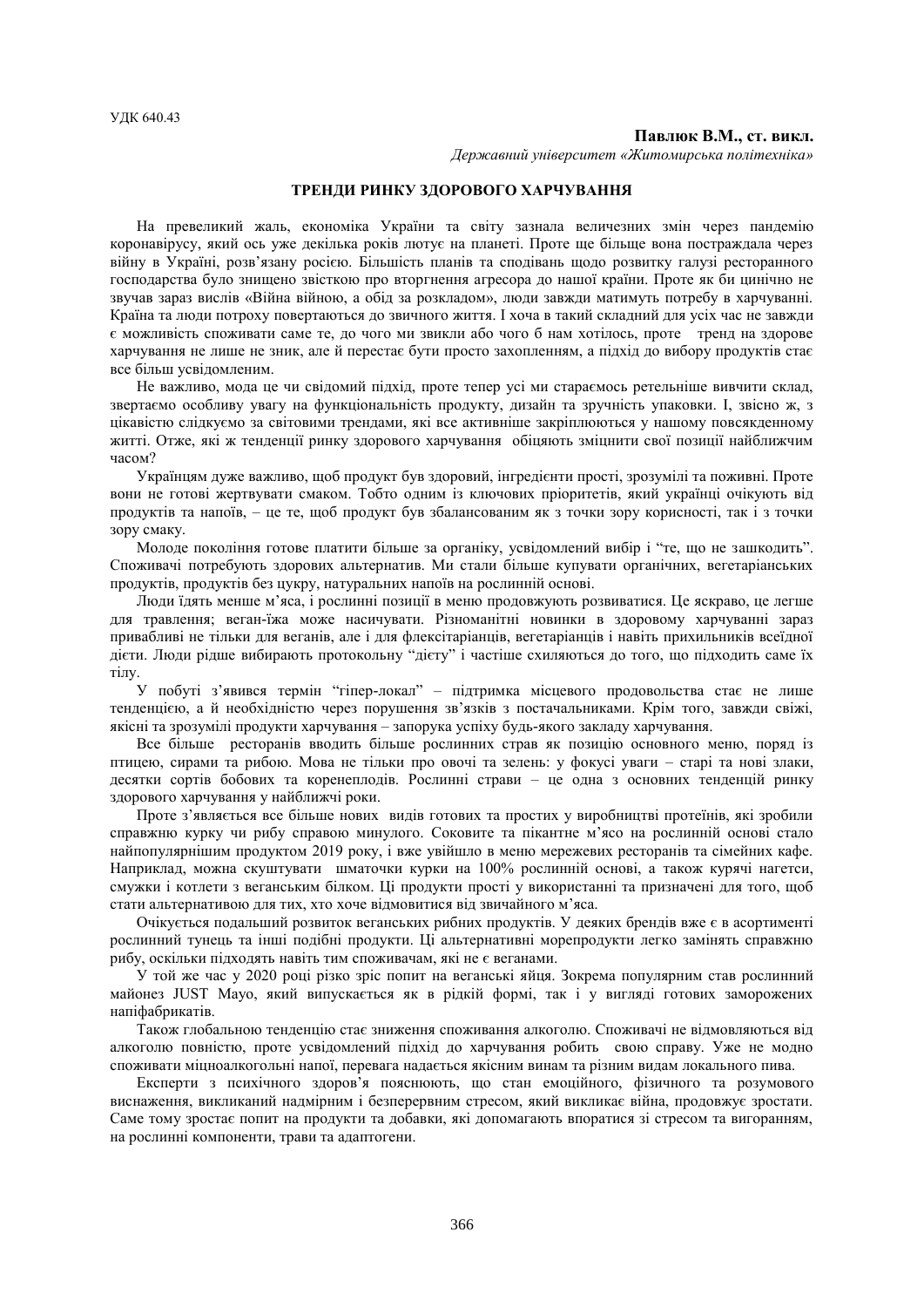### **Піддубний В.А., професор, д.т.н.**

*Київський національний торговельно-економічний університет* **Стадник І.Я., професор, д.т.н.** *Тернопільський національний технічний університет імені Івана Пулюя* **Чагайда А.О., доцент, к.т.н.** *Державний університет «Житомирська політехніка»*

# **ОБҐРУНТУВАННЯ ПАРАМЕТРІВ ЗМІШУВАННЯ КОМПОНЕНТІВ БОРОШНЯНИХ ВИРОБІВ**

Основними етапами технологічного процесу виробництва хлібобулочних та кондитерських виробів є підготовка вихідних компонентів, їх дозування, перемішування. Однорідність змішуваних компонентів є основною вимогою якості утвореної суміші, адже від того, наскільки рівномірно окремі компоненти будуть взаємодіяти в основному об'ємі, залежать, головним чином, характеристики одержаної готової продукції. Саме тому змішувальне обладнання є найбільш відповідальним обладнанням технологічного ланцюга з виготовлення емульсій, суспензій.

Сучасний стан розвитку харчової борошняної продукції вимагає використання прогресивних технологій та обладнання. Виникає необхідність в забезпеченні хлібопекарської та кондитерської галузей новішим високотехнологічним обладнанням, яке забезпечувало б якісне приготування сумішей. При наявності, рішенням цієї проблеми є використання високоефективних малогабаритних змішувальних установок для основних процесів у виробництві напівфабрикатів у якісному змішуванні дозуючих компонентів.

З огляду стадійності змішування можна сказати, що найбільш характерним показником роботи даного класу машин є рівномірність перемішування при оптимальній тривалості та завантаженості робочої камери. Це сприяє вирівнюванню концентрації окремих компонентів. Цей показник дозволяє оцінити співвідношення рецептурних компонентів і дотримання стадійності управління процесом змішування. Рівномірність взаємодії компонентів при змішуванні оцінюють за стандартним відхиленням концентрацій компонентів для всіх елементарних об'ємів робочої камери, тобто індексом змішування, інтенсивністю процесу. Рівномірне інтенсивне змішування компонентів полягає в отриманні однорідної суміші впливає на кількісні показники технологічних процесів виробництва. Досягнення рівноваги під час перемішування залежить від відносної рівноваги між конструктивними елементами машини та взаємодії компонентів.

Перемішування застосовується для приготування суспензій, емульсій, отримання гомогенних систем (розчинів), тіста, а також для інтенсифікації теплових і дифузійних процесів. В усіх випадках перемішування здійснюють безпосередньо в призначеному технологічному обладнанні для проведення цих процесів. У багатьох виробництвах швидкість перемішування компонентів є стадією, що визначає загальну швидкість процесу, особливо це стосується хлібопекарської та кондитерської галузей. Механічне перемішування у харчовій промисловості має широке використання завдяки своїй відносній простоті, а також різноманітності типорозмірів і конструкцій місильних робочих органів. До переваг перемішування належить рівномірний та інтенсивний масообмін між твердою фазою та рідиною. Робочі органи не тільки служать для перемішування, але є універсальним засобом для гомогенізації малов'язких і в'язких середовищ.

Вимоги сучасних технологій змішування та постійно зростаючої вартості електроенергії часто потребують перегляду класичної схеми пристроїв. Сумарна швидкість процесу взаємодії визначається інтенсивністю кінетичної та дифузійної стадій. Кінетика є одним із найважливіших аспектів взаємодії фаз компонентів. Вона встановлює закономірності перебігу процесу у часі, визначає швидкість процесу. Зрозуміло, що для підвищення ступеня змішування підготовлених компонентів необхідно забезпечити збільшення швидкості струменів рідини в момент контакту з твердою фазою. Очевидно, що зі збільшенням відстані між соплом і лінією поділу струменів швидкість потоку зменшується, що зменшить ступінь перемішування. Режим перемішування у зваженому стані безпосередньо впливає на тепломасообмін у шарі суміші, тому конструктивні параметри змішувача в робочій камері полегшують перемішування.

Процеси тепломасообміну широко використовуються в технології приготування рідкого затору в хлібопекарській промисловості, а кожен процес супроводжується позитивним або негативним тепловим ефектом. Тому такі фізико-хімічні параметри середовища, як щільність, в'язкість, теплові та дифузійні параметри, істотно відрізняються від центру потоку рідкої фази, а для забезпечення оптимальної роботи змішувача необхідно, щоб дозуюча рідина в робочій камері була максимально наближена до рівноважного стану із дозуючим борошном.